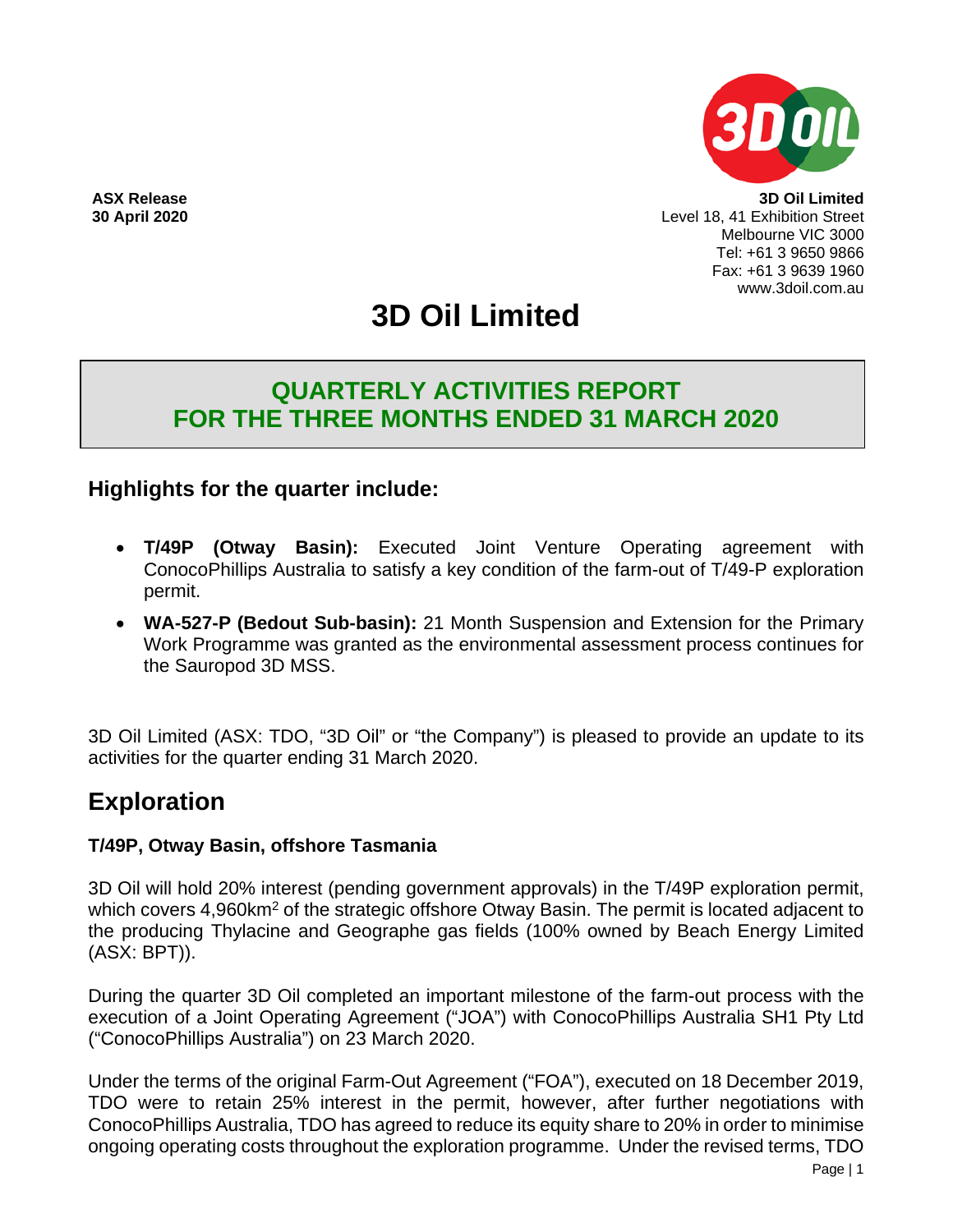will contribute 10% of the cost of such overheads until ConocoPhillips Australia have spent US\$30 million towards drilling of an exploration well.

Other terms of the transaction remain unchanged, these include;

- 3D Oil to receive a A\$5m cash payment in recognition of previous permit expenditure,
- ConocoPhillips Australia will undertake the acquisition and processing of not less than 1580km2 3D seismic data at no cost to 3D Oil (currently planned for 3Q CY2020); and,
- ConocoPhillips Australia may elect to drill an exploration well upon completion of the acquisition, processing and interpretation of the 3D seismic survey. If elected, 3D Oil will be carried for up to the first US\$30m of costs, after which it will contribute 20% of costs in line with its interest in the permit.

Documentation of the transaction is now waiting the approval by the National Offshore Petroleum Titles Administrator ("NOPTA") which is expected shortly.

*The beginning of this relationship represents an important step towards TDO's over-arching strategy, to provide much needed natural gas to the east coast market. The 2020 Gas Statement of Opportunities Report released by the Australian Energy Market Operator ("AEMO") on 27 Mar 2020, states; "Southern supply from existing and committed gas developments will reduce by more than 35% (163 petajoules [PJ]) over the next five years,*  despite an increase in committed gas developments in the past year. Unless additional *southern supply sources are developed, LNG import terminals are progressed, or pipeline limitations are addressed, gas supply restrictions and curtailment of gas-powered generation (GPG) for the National Electricity Market (NEM) may be necessary on peak winter days in southern states from 2024." This implies that current gas supply to South East Australia is sufficient until 2023, after which a supply deficit is predicted.* 

The next stage of exploration for the T/49-P permit will be the acquisition and processing of not less than 1,580km<sup>2</sup> of 3D seismic data. The survey is an integral part of the overall exploration strategy as it will cover remaining leads in the central and southern sections of the T/49P acreage and will allow for the generation of a permit-wide prospect seriatim that will inform the best possible drilling location.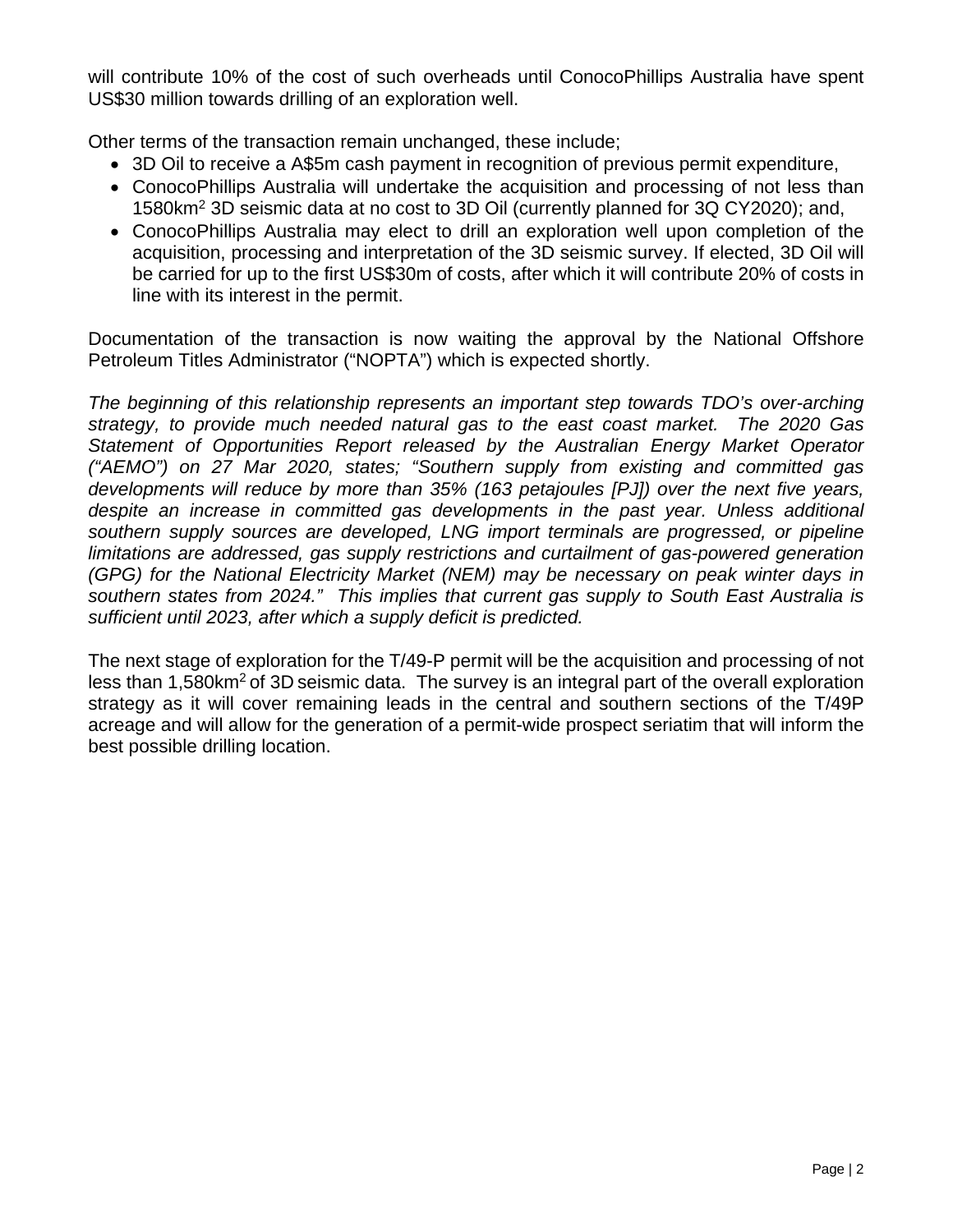#### *Figure 1: Location Map of the Dorrigo 3D Marine Seismic Survey shown with Leads and Prospects, T/49P*



*Table 1: T/49P Prospective Resource Estimate (TCF) Recoverable Gas (ASX ann. 27-Jul-17)*

| Location                      | <b>Status</b> | Low  | <b>Best</b> | High  |
|-------------------------------|---------------|------|-------------|-------|
| Flanagan                      | Prospect      | 0.53 | 1.34        | 2.74  |
| Munro (T/49P Part)            | Lead          | 0.04 | 0.19        | 0.57  |
| <b>Whistler Point</b>         | Lead          | 0.82 | 2.04        | 8.95  |
| <b>British Admiral</b>        | Lead          | 0.37 | 1.03        | 4.45  |
| <b>Seal Rocks</b>             | Lead          | 0.95 | 4.64        | 10.64 |
| <b>Harbinger</b>              | Lead          | 0.33 | 0.79        | 1.43  |
| <b>T/49P Arithmetic Total</b> |               | 3.04 | 10.03       | 28.77 |

*The estimated quantities of petroleum that may potentially be recovered by the application of a future development project(s) relate to undiscovered accumulations. These estimates have both an associated risk of discovery and a risk of development. Further exploration appraisal and evaluation is required to determine the existence of a significant quantity of potentially moveable hydrocarbons*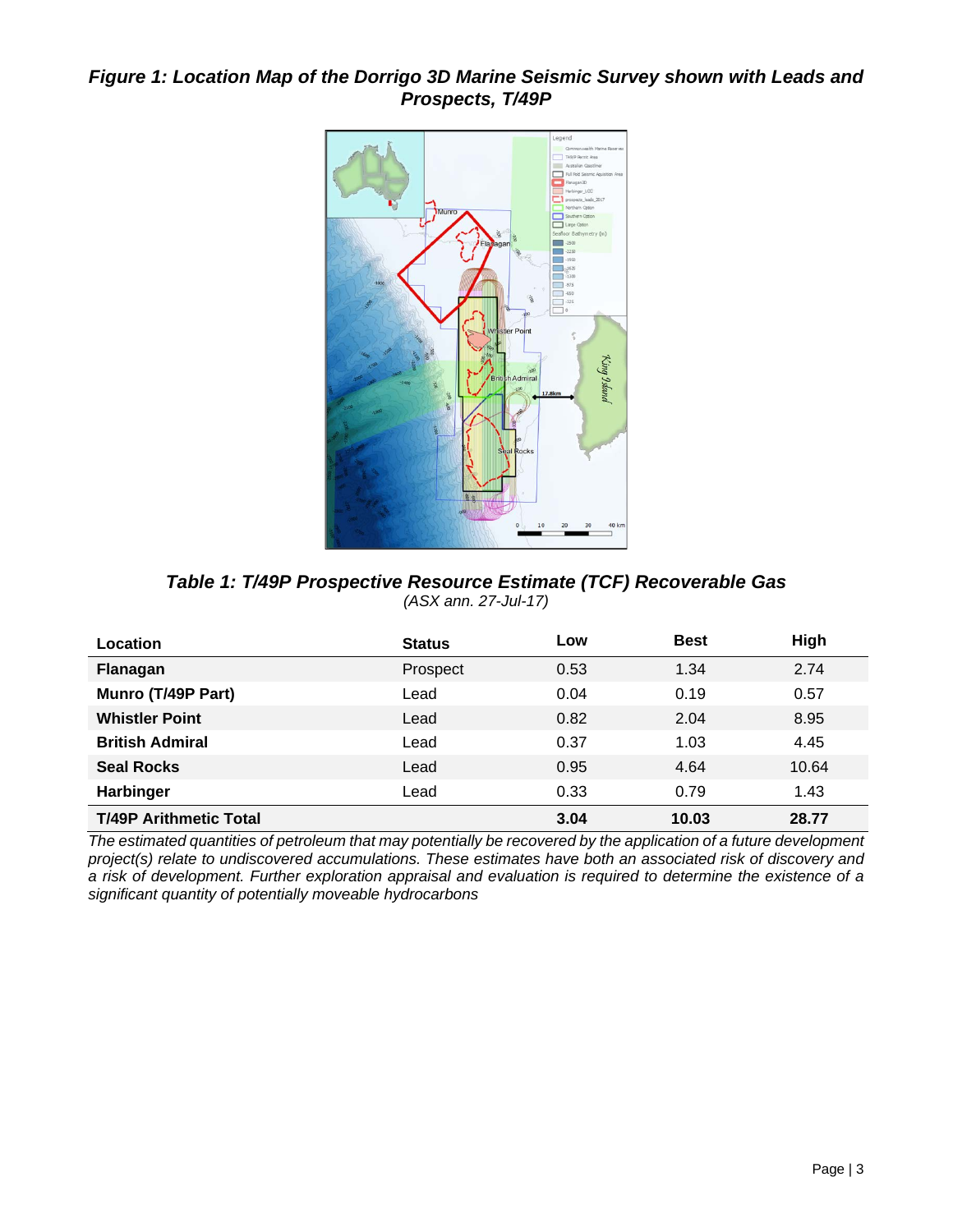#### **WA-527-P, Bedout Sub-basin, offshore Western Australia**

3D Oil holds 100% interest in the WA-527-P exploration permit, which covers 6,500km2 of the offshore Bedout Sub-basin. The permit is located adjacent to oil and gas/condensate discoveries at Roc, Phoenix South and Dorado (Figure 2).

During the quarter, the Company received approval for a 21-month Suspension & Extension ("S&E") of the Primary Work Programme, which will now expire on 28 December 2021. The remaining item of the Primary Work Programme includes the acquisition and processing of a minimum 510km<sup>2</sup> seismic data. TDO had sought the S&E due to limited seismic vessel availability forecast for the original acquisition period of Q1 CY2020 and delays with the award of the environmental approval of the activity. The S&E will allow the Company to acquire and process the Sauropod survey in the next available window of 1Q CY2021.

The Sauropod 3D MSS is primarily aimed at determining the potential for traps associated with a Triassic erosional channel system analogous to that which provides the trapping mechanism for the nearby Dorado discovery (Figure 3). The survey is also intended to provide further insight on the size of the Whaleback and Salamander leads and the potential of the Palaeozoic petroleum system in the north-east of the acreage.

#### *Figure 2: Map showing the Milne and Dorado-Apus channel system which provides the trapping mechanism for the Dorado discovery and the location of a similar channel system within WA-527-P*

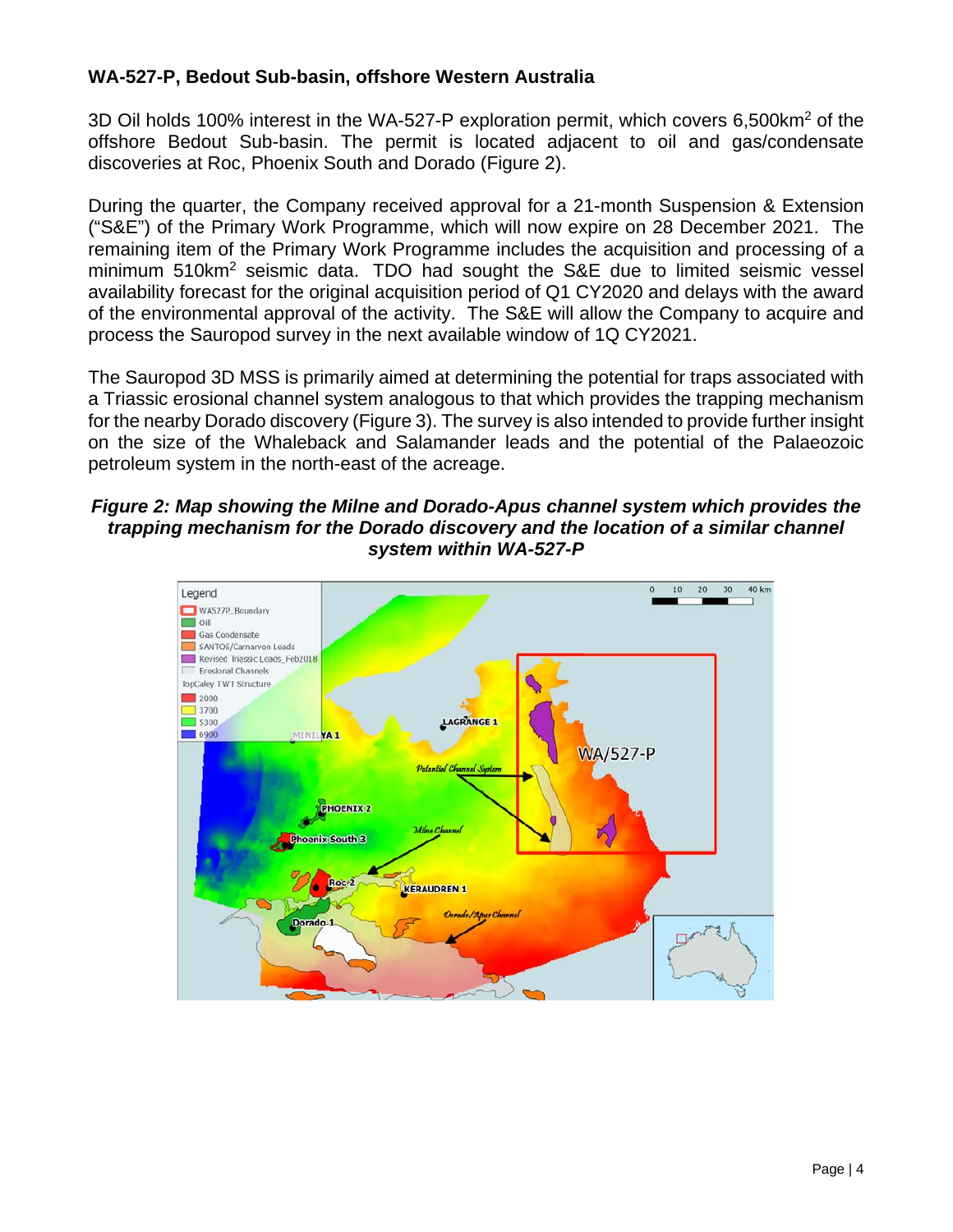

*Figure 3: Location of Environmental Planning Area* 

| Table 2: WA-527-P Prospective Resource Estimate (MMbbls) Recoverable Oil |  |
|--------------------------------------------------------------------------|--|
|--------------------------------------------------------------------------|--|

| <b>Prospect</b>                            | <b>Stat</b> | Low                 | <b>Best</b> | High  |
|--------------------------------------------|-------------|---------------------|-------------|-------|
|                                            | us          |                     |             |       |
| <b>Salamander</b>                          | Lead        | 57                  | 191         | 713   |
| <b>Jaubert</b>                             | Lead        | 17                  | 72          | 205   |
| <b>Whaleback</b>                           | Lead        | 16                  | 87          | 219   |
| <b>WA-527-P</b><br><b>Arithmetic Total</b> |             | 90                  | 349         | 1,138 |
|                                            |             | /ASX 2nn 26-Feh-18) |             |       |

*(ASX ann. 26-Feb-18)*

*The estimated quantities of petroleum that may potentially be recovered by the application of a future development project(s) relate to undiscovered accumulations. These estimates have both an associated risk of discovery and a risk of development. Further exploration appraisal and evaluation is required to determine the existence of a significant quantity of potentially moveable hydrocarbons.*

### **VIC/P74, Gippsland Basin, offshore Victoria**

In October 2019, 3D Oil announced that Carnarvon Hibiscus Pty Ltd ("CHPL"), an indirect wholly-owned subsidiary of Hibiscus Petroleum Berhad, elected to enter into a joint venture agreement, by acquiring a 50% interest in the permit. Upon completion of the transaction, 3D Oil and CHPL will enter into a joint operating agreement whereby 3D Oil will remain as operator and retain 50% equity in the permit. The permit covers  $1,009km^2$  of the southern side of the Gippsland Basin, adjacent to the giant Kingfish Oil Field, the largest oil field ever discovered in Australia having produced over one billion barrels of oil to date.

TDO has completed the initial prospectivity review in preparation to purchase the CGG Gippsland Basin reprocessing satisfying a key component of the Primary Work Programme.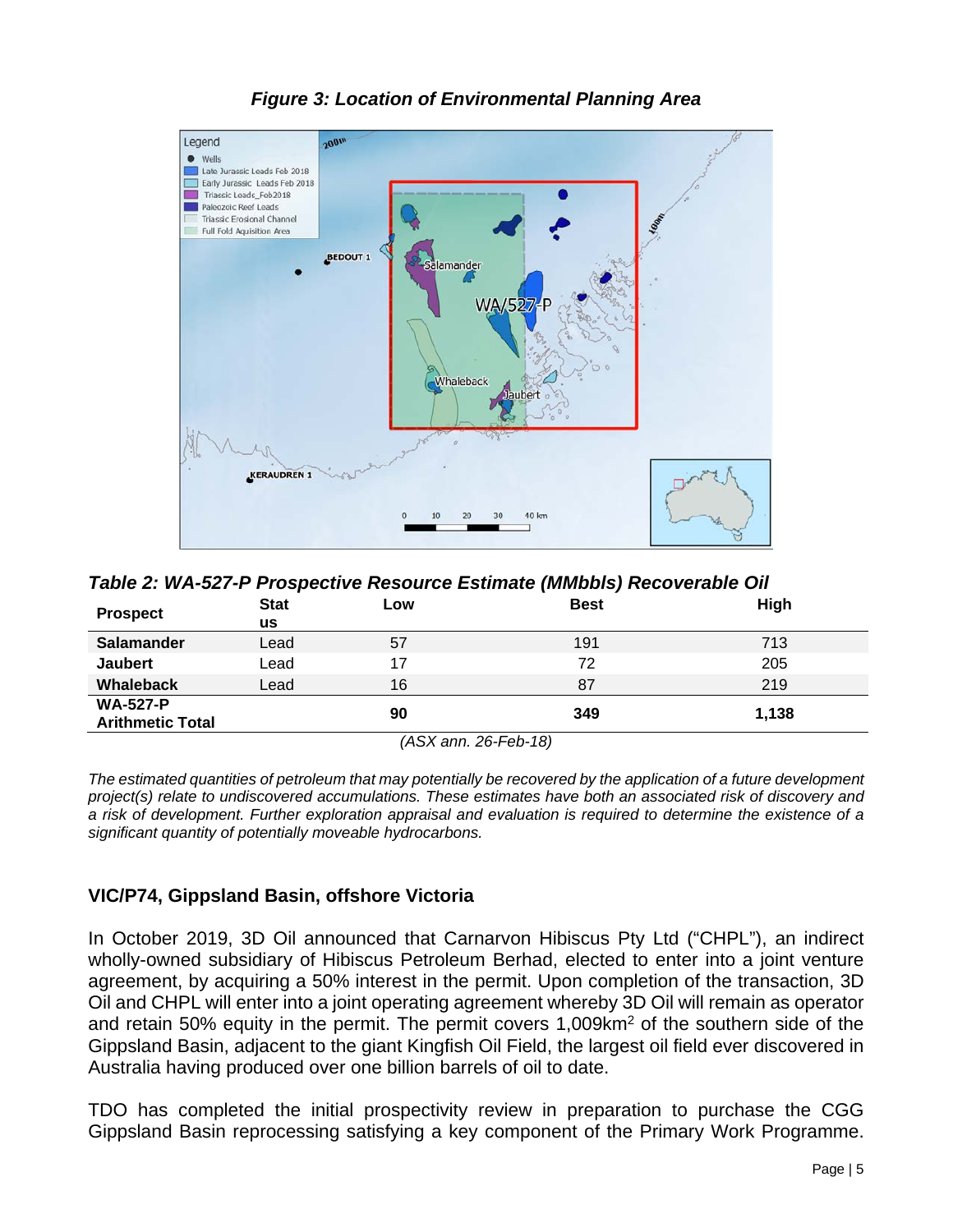The Joint Venture was impressed by the uplift in data quality that the reprocessing was able to provide for the VIC/P57 permit and anticipates a similar result in VIC/P74.



### *Figure 4: VIC/P74 Location*

### **VIC/P57, Gippsland Basin, offshore Victoria**

TDO holds 24.9% interest in the VIC/P57 exploration permit in the offshore Gippsland Basin with joint venture ("JV") partner and operator, Hibiscus Petroleum. 3D Oil acts as technical adviser to the JV. During the quarter, the Joint Venture continued to market the permit's two drilling candidates, Felix and Pointer to the farm-out market.



#### *Figure 5: Prospects and Leads, VIC/P57*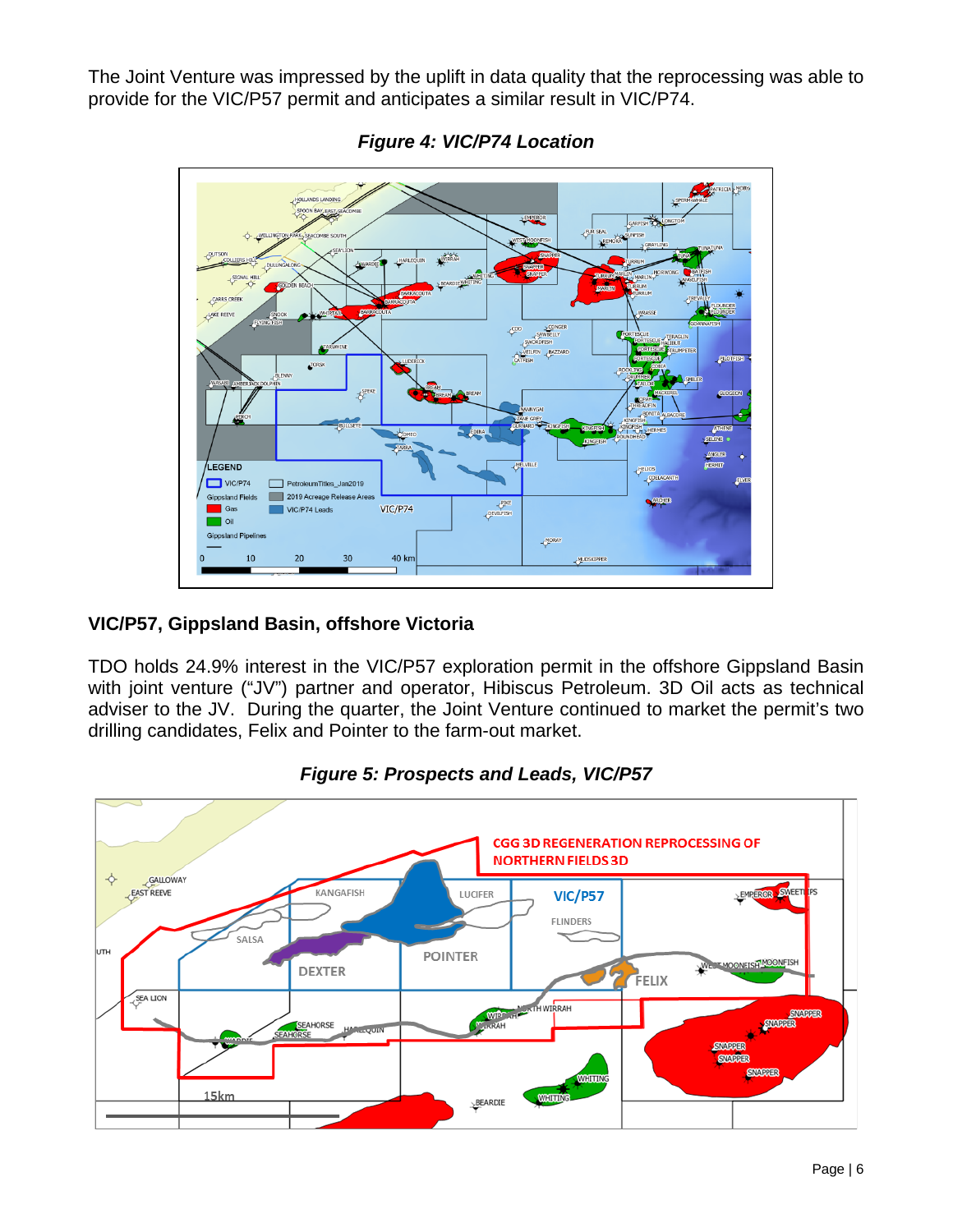

*Figure 6: Pointer Prospect Response on Offset Stacks.*

| Table 3: VIC/P57 Prospective Resources Estimate (MMbbls) Recoverable Oil |                      |  |  |
|--------------------------------------------------------------------------|----------------------|--|--|
|                                                                          | (ASX ann. 27-Jul-17) |  |  |

| Location                        | <b>Status</b>   | Low  | <b>Best</b> | <b>High</b> |
|---------------------------------|-----------------|------|-------------|-------------|
| <b>Felix</b>                    | <b>Prospect</b> | 6.8  | 15.9        | 26.9        |
| <b>Salsa</b>                    | Lead            | 10.7 | 15.1        | 20.6        |
| <b>VIC/P57 Arithmetic Total</b> |                 | 17.5 | 31.0        | 47.5        |

### *Table 4: VIC/P57 Prospective Resource Estimate (BCF) Recoverable Gas*

| Location                        | <b>Status</b> | LOW   | <b>Best</b> | <b>High</b> |
|---------------------------------|---------------|-------|-------------|-------------|
| <b>Pointer</b>                  | Prospect      | 140.1 | 235.3       | 364.9       |
| <b>Dexter</b>                   | Lead          | 37.0  | 132.0       | 259.1       |
| <b>VIC/P57 Arithmetic Total</b> |               | 177.1 | 367.2       | 624.0       |

*The estimated quantities of petroleum that may potentially be recovered by the application of a future development project(s) relate to undiscovered accumulations. These estimates have both an associated risk of discovery and a risk of development. Further exploration appraisal and evaluation is required to determine the existence of a significant quantity of potentially moveable hydrocarbons.*

### *Corporate*

As at 31 March 2020, the Company held cash and cash equivalents of approximately A\$528K, which excludes the A\$5m cash payment to be received as part of the T/49P farm-out to ConocoPhillips.

Payments to related parties and their associates during the quarter as outlined in Section 6 of the accompanying Appendix 5B to this quarterly activities report were A\$68k. These payments are related to salaries, superannuation and Director's fees paid to directors and related entities during the March 2020 quarter.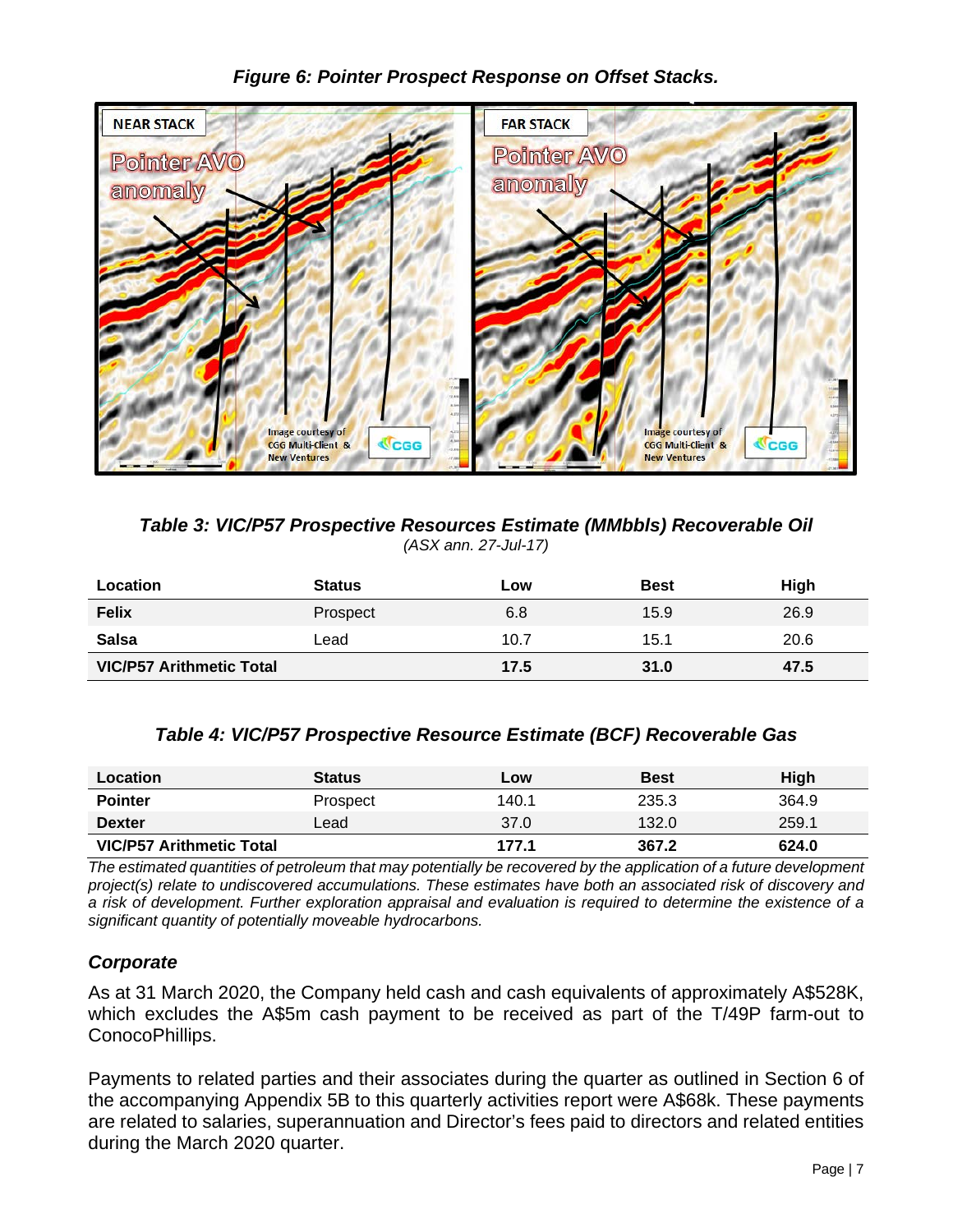#### **Petroleum Tenement Holdings**

As at 31 March 2020, 3D Oil's petroleum tenement holdings were:

|                                      | <b>Beneficial interest</b> | <b>Beneficial interest</b> | <b>Beneficial interest at</b> |
|--------------------------------------|----------------------------|----------------------------|-------------------------------|
| <b>Tenement and Location</b>         | at 31 Dec 2019             | acquired / (disposed)      | 31 Mar 2020                   |
| VIC/P57                              | 24.9%                      | nil                        | 24.9%                         |
| <b>Offshore Gippsland Basin, VIC</b> |                            |                            |                               |
| <b>T/49P</b>                         | $100\%$ <sup>1</sup>       | nil                        | $100\%$ <sup>1</sup>          |
| <b>Offshore Otway Basin, TAS</b>     |                            |                            |                               |
| <b>WA-527-P</b>                      | 100%                       | nil                        | 100%                          |
| <b>Offshore Roebuck Basin, WA</b>    |                            |                            |                               |
| VIC/P74                              | 100\% $^{2}$               | nil                        | 100\% $^{2}$                  |
| <b>Offshore Gippsland Basin, VIC</b> |                            |                            |                               |

<sup>1</sup>*On 18 December 2019, 3D Oil executed a FOA for T/49P with ConocoPhillips Australia. On 26 March 2020, 3D Oil executed a Joint Operating Agreement with ConocoPhillips to satisfy a key condition of the farmout of T/49P. Under the original FOA, the Company was to retain 25% equity in T/49P however following further negotiations the Company has decided to reduce its interest in the Permit to 20%. Completion of the farmout will occur following government approvals.*

*<sup>2</sup> On 4 October 2019, 3D Oil announced that Hibiscus Petroleum Berhad had elected to enter into a Joint Venture with 3D Oil in the newly awarded offshore Gippsland Basin permit VIC/P74. TDO will remain as operator with 50% equity when a JOA is signed by both parties and required government approvals.*

This announcement is authorised for release by the Board of Directors of 3D Oil Limited.

#### **For further information, please contact:**

Noel Newell Executive Chairman 3D Oil Limited Phone: +61 3 9650 9866

#### **Qualified Petroleum Reserves and Resources Evaluator Statement**

The Prospective Resources estimates in this release are based on, and fairly represent, information and supporting documents prepared by, or under the supervision of Dr David Briguglio, who is employed full-time by 3D Oil Limited as Exploration Manager. He holds a BSc.Hons and PhD in Petroleum Geoscience and has been practicing as a Petroleum Geoscientist for 10 years. Dr Briguglio is qualified in accordance with ASX listing rule 5.41 and has consented in writing to the inclusion of the information in the form and context in which it appears.

#### **Prospective Resources**

The estimates have been prepared by the company in accordance with the definitions and guidelines set forth in the Petroleum Resources Management System, 2011 approved by the Society of Petroleum Engineer. Prospective Resource estimates are for recoverable volumes and unless otherwise stated this report quotes Best Estimates and gross volumes. The estimates are un-risked and have not been adjusted for both an associated chance of discovery and a chance of development. The Prospective Resources have been estimated with both probabilistic and deterministic methods.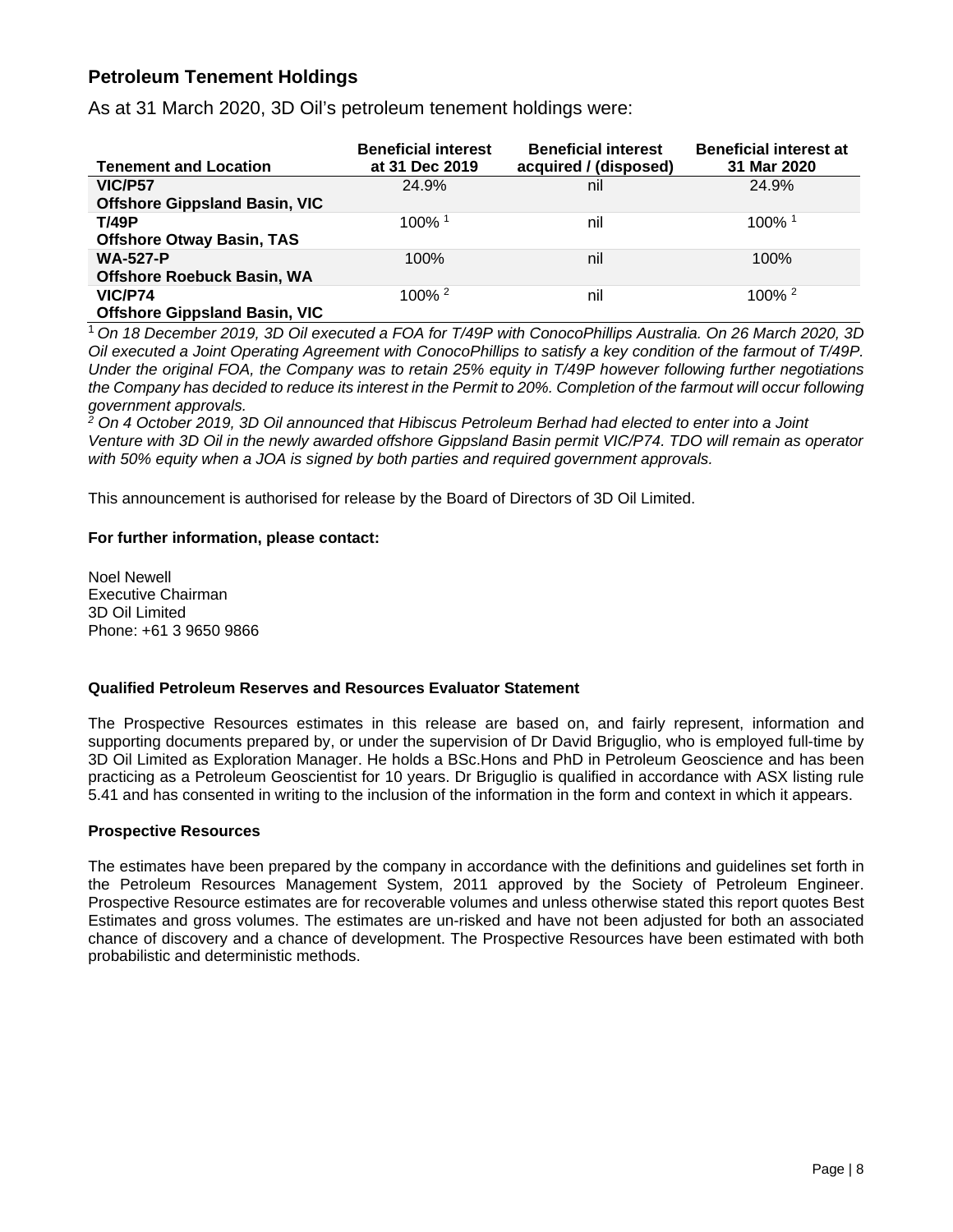## **Appendix 5B**

## **Mining exploration entity or oil and gas exploration entity quarterly cash flow report**

| Name of entity |                                   |
|----------------|-----------------------------------|
| 3D Oil Limited |                                   |
| ABN            | Quarter ended ("current quarter") |
| 40 105 597 279 | ⊟31 March 2020                    |

| <b>Consolidated statement of cash flows</b> |                                                   | <b>Current quarter</b><br>\$A'000 | Year to date (9)<br>months)<br>\$A'000 |
|---------------------------------------------|---------------------------------------------------|-----------------------------------|----------------------------------------|
| 1.                                          | Cash flows from operating activities              |                                   |                                        |
| 1.1                                         | Receipts from customers                           |                                   |                                        |
| 1.2                                         | Payments for                                      |                                   |                                        |
|                                             | exploration & evaluation (if expensed)<br>(a)     |                                   |                                        |
|                                             | (b)<br>development                                |                                   |                                        |
|                                             | (c)<br>production                                 |                                   |                                        |
|                                             | staff costs<br>(d)                                | (94)                              | (362)                                  |
|                                             | administration and corporate costs<br>(e)         | (95)                              | (350)                                  |
| 1.3                                         | Dividends received (see note 3)                   |                                   |                                        |
| 1.4                                         | Interest received                                 |                                   | 23                                     |
| 1.5                                         | Interest and other costs of finance paid          | (3)                               | (10)                                   |
| 1.6                                         | Income taxes paid                                 |                                   |                                        |
| 1.7                                         | Government grants and tax incentives              |                                   |                                        |
| 1.8                                         | Other (provide details if material)               |                                   | (2)                                    |
| 1.9                                         | Net cash from / (used in) operating<br>activities | (191)                             | (701)                                  |

| 2.  |     | Cash flows from investing activities          |       |      |
|-----|-----|-----------------------------------------------|-------|------|
| 2.1 |     | Payments to acquire:                          |       |      |
|     | (a) | entities                                      | -     |      |
|     | (b) | tenements                                     | -     |      |
|     | (C) | property, plant and equipment                 | -     | (13) |
|     | (d) | exploration & evaluation (if<br>capitalised)* | (103) |      |
|     | (e) | investments                                   | -     |      |
|     |     | other non-current assets                      | ۰     |      |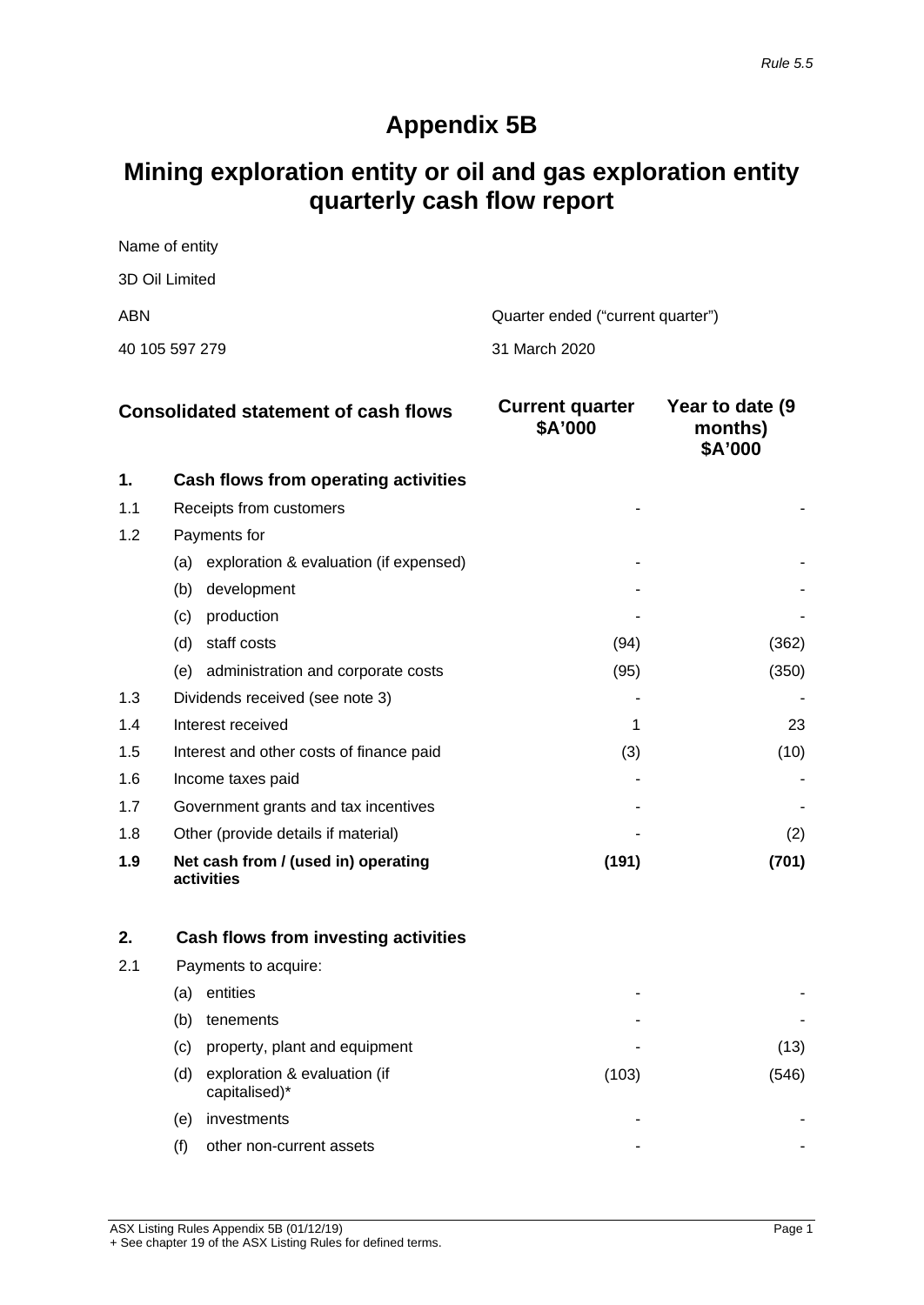| <b>Consolidated statement of cash flows</b> |                                                   | <b>Current quarter</b><br>\$A'000 | Year to date (9<br>months)<br>\$A'000 |
|---------------------------------------------|---------------------------------------------------|-----------------------------------|---------------------------------------|
| 2.2                                         | Proceeds from the disposal of:                    |                                   |                                       |
|                                             | entities<br>(a)                                   |                                   |                                       |
|                                             | (b)<br>tenements                                  |                                   |                                       |
|                                             | property, plant and equipment<br>(c)              |                                   |                                       |
|                                             | (d)<br>investments                                |                                   |                                       |
|                                             | other non-current assets<br>(e)                   |                                   |                                       |
| 2.3                                         | Cash flows from loans to other entities           |                                   |                                       |
| 2.4                                         | Dividends received (see note 3)                   |                                   |                                       |
| 2.5                                         | Other (provide details if material) **            |                                   | 906                                   |
| 2.6                                         | Net cash from / (used in) investing<br>activities | (103)                             | 347                                   |

*\*Exploration expenses are capitalised as exploration assets but presented as exploration expenses under 1.2 (a) above in the past previous quarterly reports. These capitalised exploration expenses are now reclassified and presented under investing activities.*

*\*\*This amount represents the \$1.0 million of cash on deposit, which matured during the quarter ended on 31 December 2019. At maturity, this amount was re-classified from short-term investments into cash and cash equivalents.*

| 3.   | Cash flows from financing activities                                                       |      |      |
|------|--------------------------------------------------------------------------------------------|------|------|
| 3.1  | Proceeds from issues of equity securities<br>(excluding convertible debt securities)       |      |      |
| 3.2  | Proceeds from issue of convertible debt<br>securities                                      |      |      |
| 3.3  | Proceeds from exercise of options                                                          |      |      |
| 3.4  | Transaction costs related to issues of equity<br>securities or convertible debt securities |      |      |
| 3.5  | Proceeds from borrowings                                                                   |      |      |
| 3.6  | Repayment of borrowings                                                                    |      |      |
| 3.7  | Transaction costs related to loans and<br>borrowings                                       |      |      |
| 3.8  | Dividends paid                                                                             |      |      |
| 3.9  | Other (Principle element of lease<br>payments)                                             | (13) | (52) |
| 3.10 | Net cash from / (used in) financing<br>activities                                          | (13) | (52) |

|     | Net increase / (decrease) in cash and<br>cash equivalents for the period |      |  |
|-----|--------------------------------------------------------------------------|------|--|
| 4.1 | Cash and cash equivalents at beginning of<br>period                      | 835  |  |
| 4.2 | Net cash from / (used in) operating<br>activities (item 1.9 above)       | (191 |  |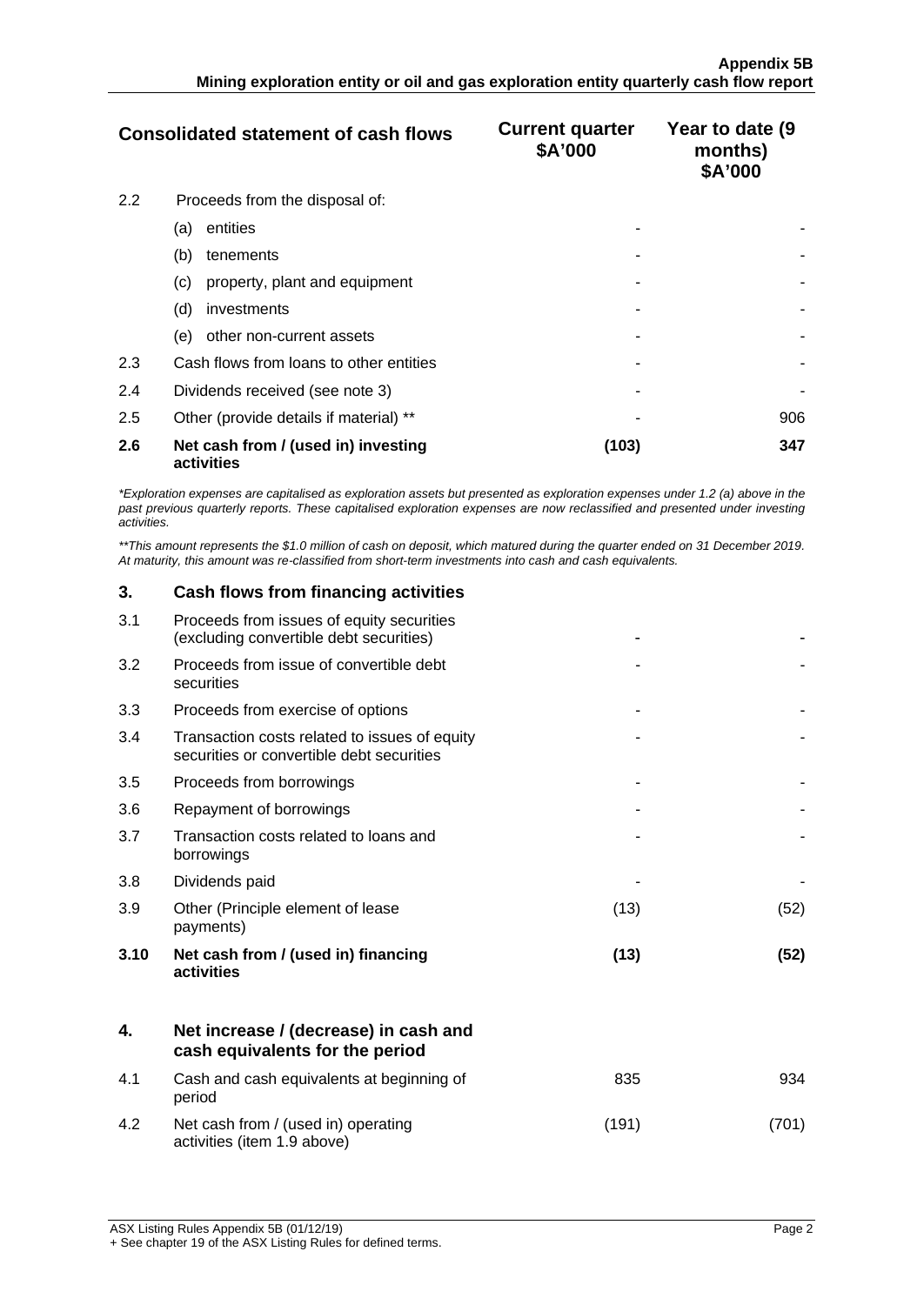| Consolidated statement of cash flows |                                                                     | <b>Current quarter</b><br>\$A'000 | Year to date (9)<br>months)<br>\$A'000 |
|--------------------------------------|---------------------------------------------------------------------|-----------------------------------|----------------------------------------|
| 4.3                                  | Net cash from / (used in) investing activities<br>(item 2.6 above)  | (103)                             | 347                                    |
| 4.4                                  | Net cash from / (used in) financing activities<br>(item 3.10 above) | (13)                              | (52)                                   |
| 4.5                                  | Effect of movement in exchange rates on<br>cash held                |                                   |                                        |
| 4.6                                  | Cash and cash equivalents at end of<br>period                       | 528                               | 528                                    |

| 5.  | Reconciliation of cash and cash<br>equivalents<br>at the end of the quarter (as shown in the<br>consolidated statement of cash flows) to the<br>related items in the accounts | <b>Current quarter</b><br>\$A'000 | <b>Previous quarter</b><br>\$A'000 |
|-----|-------------------------------------------------------------------------------------------------------------------------------------------------------------------------------|-----------------------------------|------------------------------------|
| 5.1 | <b>Bank balances</b>                                                                                                                                                          | 528                               | 715                                |
| 5.2 | Call deposits                                                                                                                                                                 |                                   | 120                                |
| 5.3 | Bank overdrafts                                                                                                                                                               |                                   |                                    |
| 5.4 | Other (provide details)                                                                                                                                                       |                                   |                                    |
| 5.5 | Cash and cash equivalents at end of<br>quarter (should equal item 4.6 above)                                                                                                  | 528                               | 835                                |

### **6. Payments to related parties of the entity and their associates** 6.1 Aggregate amount of payments to related parties and their

| <b>Current quarter</b><br>\$A'000 |
|-----------------------------------|
| 68                                |
|                                   |

ł

associates included in item 1 6.2 Aggregate amount of payments to related parties and their associates included in item 2

Note: if any amounts are shown in items 6.1 or 6.2, your quarterly activity report must include a description of, and an explanation for, such payments

đ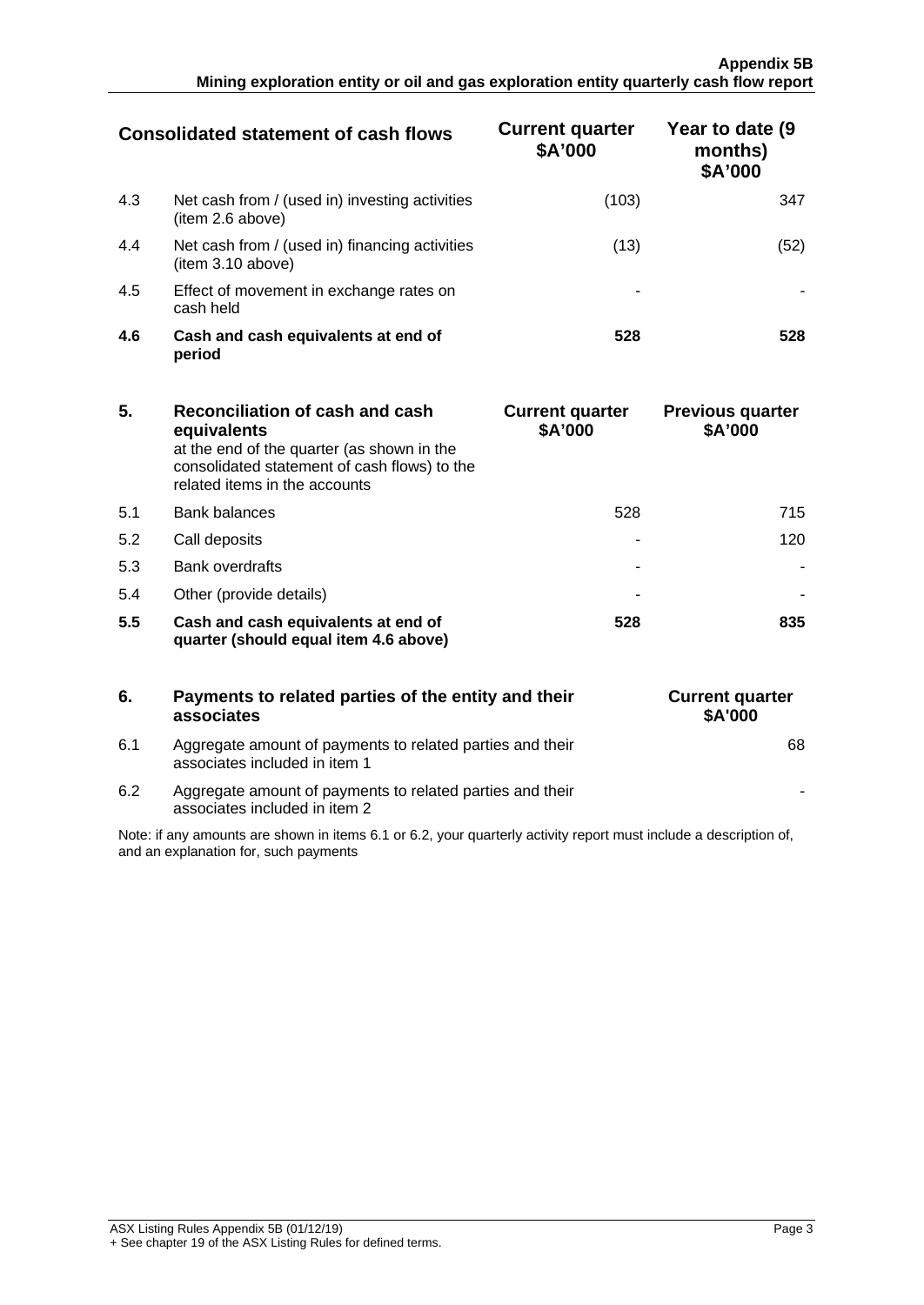#### **Appendix 5B Mining exploration entity or oil and gas exploration entity quarterly cash flow report**

| 7.  | <b>Financing facilities</b><br>Note: the term "facility' includes all forms of financing<br>arrangements available to the entity.<br>Add notes as necessary for an understanding of the<br>sources of finance available to the entity.                                                                                                               | <b>Total facility</b><br>amount at quarter<br>end<br>\$A'000 | Amount drawn at<br>quarter end<br>\$A'000 |
|-----|------------------------------------------------------------------------------------------------------------------------------------------------------------------------------------------------------------------------------------------------------------------------------------------------------------------------------------------------------|--------------------------------------------------------------|-------------------------------------------|
| 7.1 | Loan facilities                                                                                                                                                                                                                                                                                                                                      |                                                              |                                           |
| 7.2 | Credit standby arrangements                                                                                                                                                                                                                                                                                                                          |                                                              |                                           |
| 7.3 | Other (please specify)                                                                                                                                                                                                                                                                                                                               |                                                              |                                           |
| 7.4 | <b>Total financing facilities</b>                                                                                                                                                                                                                                                                                                                    |                                                              |                                           |
|     |                                                                                                                                                                                                                                                                                                                                                      |                                                              |                                           |
| 7.5 | Unused financing facilities available at quarter end                                                                                                                                                                                                                                                                                                 |                                                              |                                           |
| 7.6 | Include in the box below a description of each facility above, including the lender, interest<br>rate, maturity date and whether it is secured or unsecured. If any additional financing<br>facilities have been entered into or are proposed to be entered into after quarter end,<br>include a note providing details of those facilities as well. |                                                              |                                           |
| N/A |                                                                                                                                                                                                                                                                                                                                                      |                                                              |                                           |

| 8.  | Estimated cash available for future operating activities                   | <b>\$A'000</b>     |
|-----|----------------------------------------------------------------------------|--------------------|
| 8.1 | Net cash from / (used in) operating activities (Item 1.9)                  | (191)              |
| 8.2 | Capitalised exploration & evaluation (Item 2.1(d))                         | (103)              |
| 8.3 | Total relevant outgoings (Item $8.1 +$ Item $8.2$ )                        | $\left[294\right]$ |
| 8.4 | Cash and cash equivalents at quarter end (Item 4.6)                        | 528                |
| 8.5 | Unused finance facilities available at quarter end (Item 7.5)              |                    |
| 8.6 | Total available funding (Item $8.4$ + Item $8.5$ )                         | 528                |
| 8.7 | Estimated quarters of funding available (Item 8.6 divided by<br>Item $8.3$ | 1.80               |

- 8.8 If Item 8.7 is less than 2 quarters, please provide answers to the following questions:
	- 1. Does the entity expect that it will continue to have the current level of net operating cash flows for the time being and, if not, why not?

Answer: Yes, the Company expects that it will continue to have negative operating cash flows for the time being.

2. Has the entity taken any steps, or does it propose to take any steps, to raise further cash to fund its operations and, if so, what are those steps and how likely does it believe that they will be successful?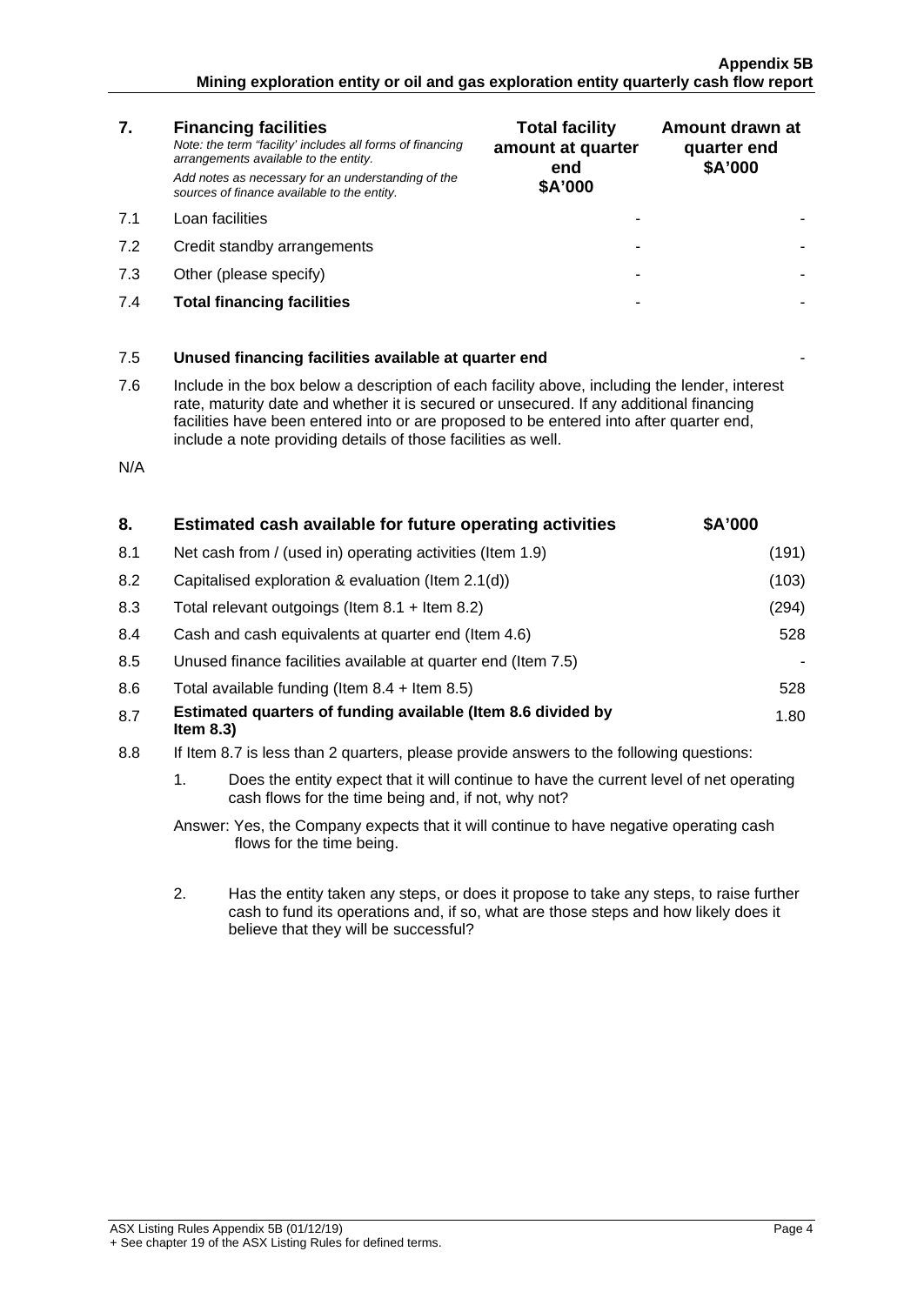- Answer: Yes, during the December 2019 quarter, the Company announced that its wholly owned subsidiary, 3D Oil T49P Pty Ltd and ConocoPhillips Australia SH1 Pty Ltd executed a Farmout Agreement ("FOA") in relation to the offshore Tasmanian Permit T/49P ("Permit"). Under the terms of the FOA and the revised FOA as announced on 26 March 2020, ConocoPhillips Australia will be transferred a 80% interest in the permit and become operator. In exchange for such transfer, the Company will receive a A\$5 million cash payment in recognition of previous permit expenditure and ConocoPhillips Australia will undertake the acquisition of a 3D seismic survey of not less than 1580 sq km within the Permit to which the Company will make no financial contribution. On 26 March 2020, the Company also announced that both parties have executed a Joint Operating Agreement in relation to the Permit, which satisfies a key condition of the FOA. Completion of the farmout will occur following government approvals. Under the terms of the revised FOA and JOA, TDO will contribute 10% of the joint operation expenses until ConocoPhillips Australia has completed an exploration well or spent at least US\$30 million toward drilling of an exploration well. Upon completion of the acquisition, processing and interpretation of the 3D seismic survey, ConocoPhillips Australia may elect to drill an exploration well which will fulfil the current Year 6 Permit work commitment. In the event ConocoPhillips Australia elects to drill such exploration well, the Company will be carried for up to US\$30 million in drilling costs after which it will contribute 20% of costs in line with its interest in the Permit. Receipt of the A\$5 million is expected to be received in Q4 2020, subject to required government approvals.
- 3. Does the entity expect to be able to continue its operations and to meet its business objectives and, if so, on what basis?

Answer: Yes, the Company expects to be able to continue its operations and meet its business objectives on the basis that it expects to be able to secure funding as described in the answer to Question 2 above.

#### **Compliance statement**

- 1 This statement has been prepared in accordance with accounting standards and policies which comply with Listing Rule 19.11A.
- 2 This statement gives a true and fair view of the matters disclosed.

Date: 30 April 2020

Authorised by: The Board.

#### **Notes**

- 1. This quarterly cash flow report and the accompanying activity report provide a basis for informing the market about the entity's activities for the past quarter, how they have been financed and the effect this has had on its cash position. An entity that wishes to disclose additional information over and above the minimum required under the Listing Rules is encouraged to do so.
- 2. If this quarterly cash flow report has been prepared in accordance with Australian Accounting Standards, the definitions in, and provisions of, *AASB 6: Exploration for and Evaluation of Mineral Resources* and *AASB 107: Statement of Cash Flows* apply to this report. If this quarterly cash flow report has been prepared in accordance with other accounting standards agreed by ASX pursuant to Listing Rule 19.11A, the corresponding equivalent standards apply to this report.
- 3. Dividends received may be classified either as cash flows from operating activities or cash flows from investing activities, depending on the accounting policy of the entity.